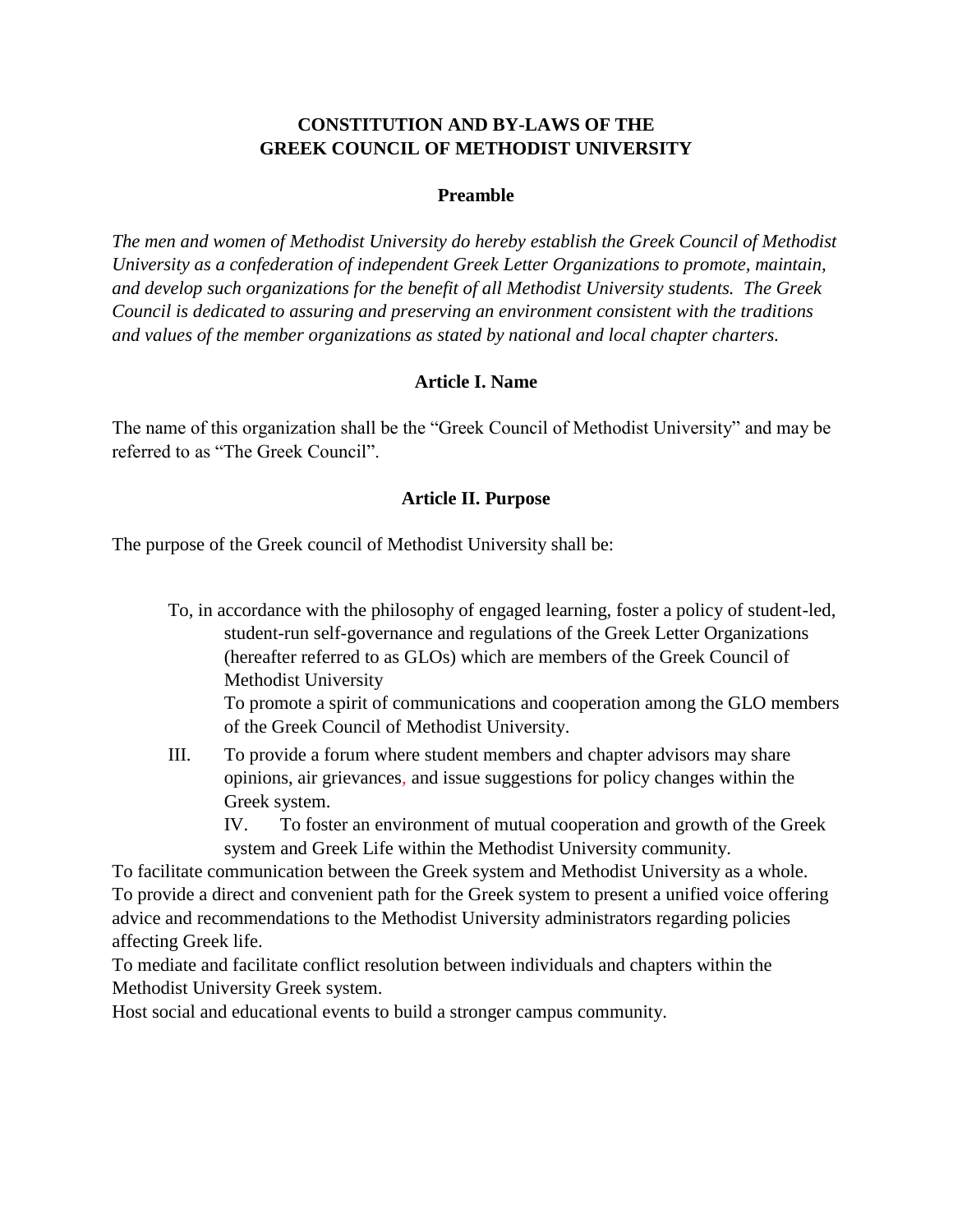# **Article III. Membership and Representation**

### *Section I. Membership*

Member organizations of are those recognized by the Greek Council of Methodist University.

### *Section II. Undergraduate Membership*

Each member organization will select one representative to the Greek Council. Each representative must be a current student of Methodist University and an active member of a Greek letter organization.

### *Section III. Chapter Advisor Membership*

If desired, a GLO advisor may attend. The Greek advisor is requested to attend meetings when able.

### *Section IV. Officers*

The Greek Council must elect a Greek Council President, Vice President, Secretary, and Judicial Chair. These positions will last for one academic year.

> President – Acts as the primary representative for the Greek Council and oversees the Greek Council's daily operations.

Vice President – Acts as the secondary representative for Greek Council and acts as the President in his/her absence. Oversees social and educational programming.

Secretary – Acts as the record keeper of the Greek Council and is responsible for recording the minutes for each meeting as well as keeping contact between the GC members for upcoming events and meetings.

Judicial Chair - Acts as the presiding member in the event of a violation presented before the council. Review and update bylaws as needed.

## *Sections V. Election of Officers*

The positions of Greek Council President, Vice President, Secretary, and Judicial Chair shall be filled by members of the Greek Council and nominations on the second week and voting will take place by the consent of the Greek Council each year on the third week of April. Each organization will have one vote per office.

#### *Section VI. Change of Officer*

In the event of an officer leaving a position on the Greek Council and in consent with the Greek Council, a nomination and election process will take place to in order to fill in the newly opened position for the remainder of the term.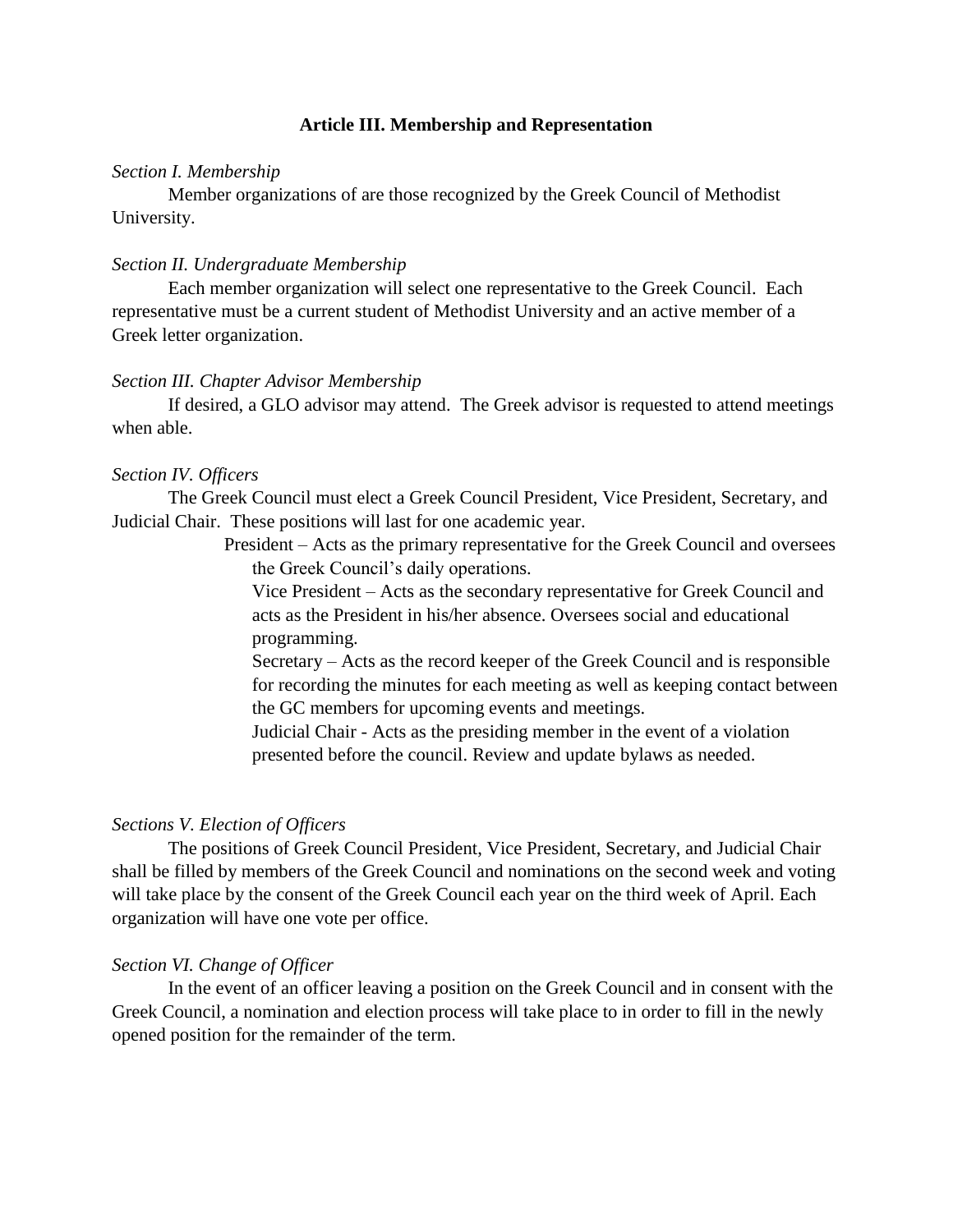#### *Section VII. De Facto Membership*

In addition to the GLO's member organization undergraduate and Chapter Advisor representatives, the Greek Life Coordinator will serve as a de facto member of the Greek Council and the Faculty/Staff Advisor.

### *Section VIII. Role of De Facto Member*

The role of the Faculty/Staff Advisor to the Greek Council is to offer guidance and serve as a liaison to the Vice President of Student Affairs. The Greek Council President may address the Greek Council and only be allowed a vote on council business in the event a tie-breaking vote is required.

### *Section IX. Groups of Intent*

Any new organizations seeking membership to the Greek Council of Methodist University must be a recognized Greek Letter Organization. A sponsor may be any student who is an active member of a current Greek Council of Methodist University organization. The sponsor shall address the Greek Council explaining why the new organization should be included on the Greek council. A three fourths (3/4) vote is required for the organization to join the Greek Council. \*\*\*

# **Article IV. Voting**

#### *Section I. Voting*

Each member organization representative may cast one ballot during a vote. Consequently, each member organization has only one vote for each issue brought to the Greek Council of Methodist University. Any vote resulting in a tie may be called for one (1) revote after discussion. Any revote (or waiving of the revote) that results in a tie will be determined by the single vote of the Greek Council President.

#### **Article V. Meetings**

#### *Section I. Regular Meetings*

The Greek Council shall meet bi-weekly on a regularly scheduled agreed upon day and time. The Fraternity and Sorority Life Coordinator and/or the Greek Council President may call an emergency meeting of the Greek Council with 24 hour notice.

#### *Section II. Meeting Recognition*

Meetings shall be conducted with guidance from *Robert's Rules of Order*. Meetings are open only to currently enrolled students who are active members of the Greek letter organizations, chapter advisors, and/or invited guests of the Greek Council or its member organizations. Any active student member of a Greek Council member organization may be recognized by the Greek Council President to address and/or propose business for the Greek Council.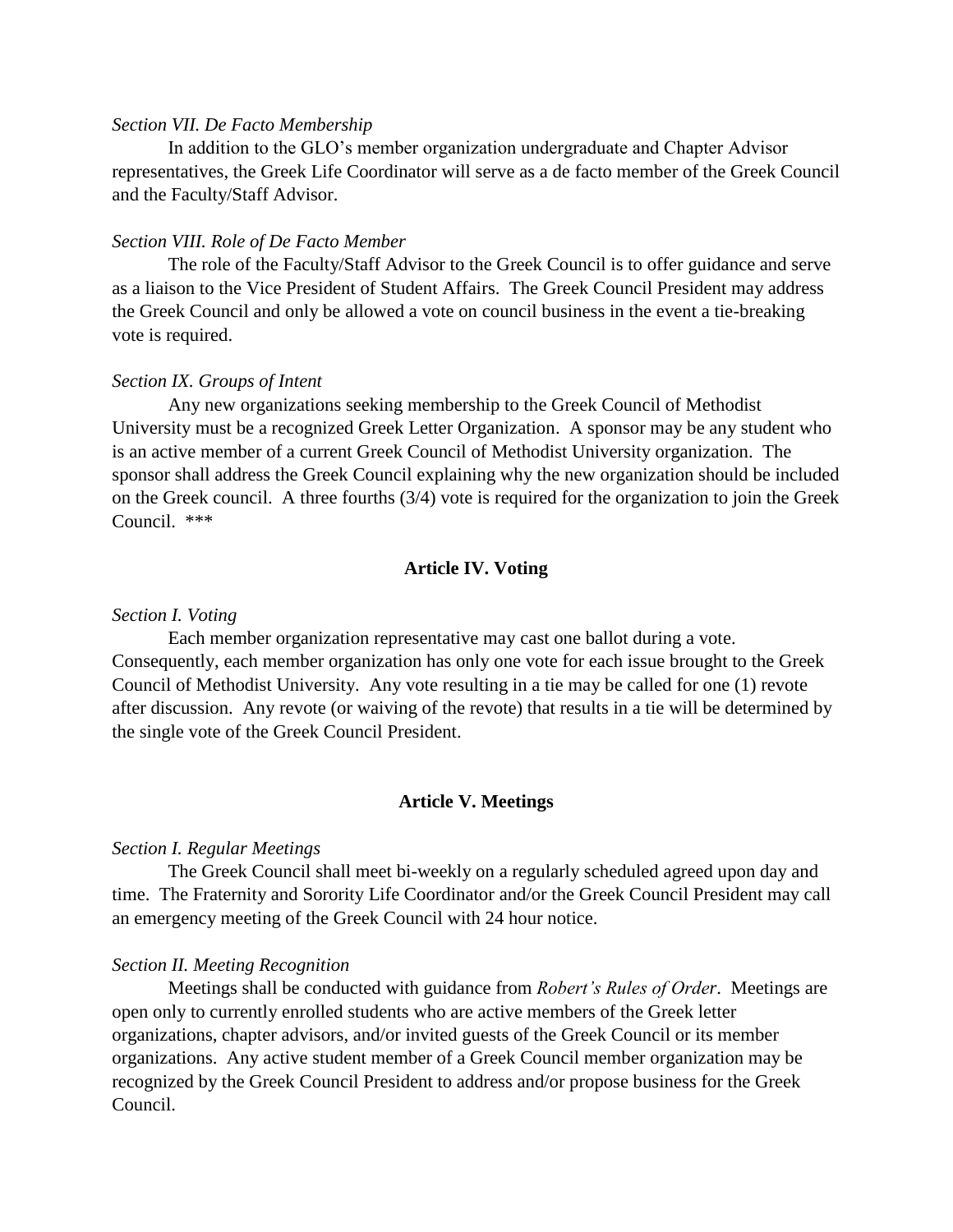### *Section III. Meeting Attendance*

If a Greek Council representative is unable to attend a Greek Council meeting, he/she may select a temporary substitute from the active student members of his/her Greek letter organization to represent and cast votes for their organization. If no student representative is present for the meeting, the organization forfeits the right to vote on any business called to vote during the meeting. Greek letter organization Chapter Advisors cannot function as a proxy for the organization representative and, therefore, may not vote. All representatives are expected to attend all meetings. In the event of an absence, that representative should notify the Secretary at least six hours beforehand, and also add the name of the person who is coming in there place. An excused absence will be considered at the discretion of the Secretary.

# *Section IV. Lack of Representation*

After the  $1<sup>st</sup>$  unexcused absence the president of the organization will be notified. After the 2nd unexcused absence the Greek Council will impose sanctions against the organization.

### *Section V. Organization Attendance Requirements*

Greek Council hosted events may include, but are not limited to the following: philanthropy Day and Greek Speak. Attendance for each Greek letter organization must be fifty percent (50%) or more of that organization's current membership. If an organization fails to meet this minimum requirement, then the GLO will be subject to fines and/or other penalties to be decided by the Greek Council.

# **Article VI. Relationship to the University**

#### *Section I. Responsibility*

It is the responsibility of the Greek Council of Methodist University to establish and enforce policies that regulate activities and events that include or involve all member organizations.

# *Section III. Greek Life Conflicts*

The Greek Council of Methodist University shall institute no policies or actions that conflict with the Methodist University Student Handbook, or those established by the national or local charters for member organizations.

# **Article VII. Greek Council Authority**

### *Section I. Inter Greek Letter Organization Offense*

If members from one organization tamper or deface any of another organization's material properties or if they verbally abuse another organization they will be subject to: 1 st Offense – a formal hearing before the Greek Council resulting in a fine and/or

community service